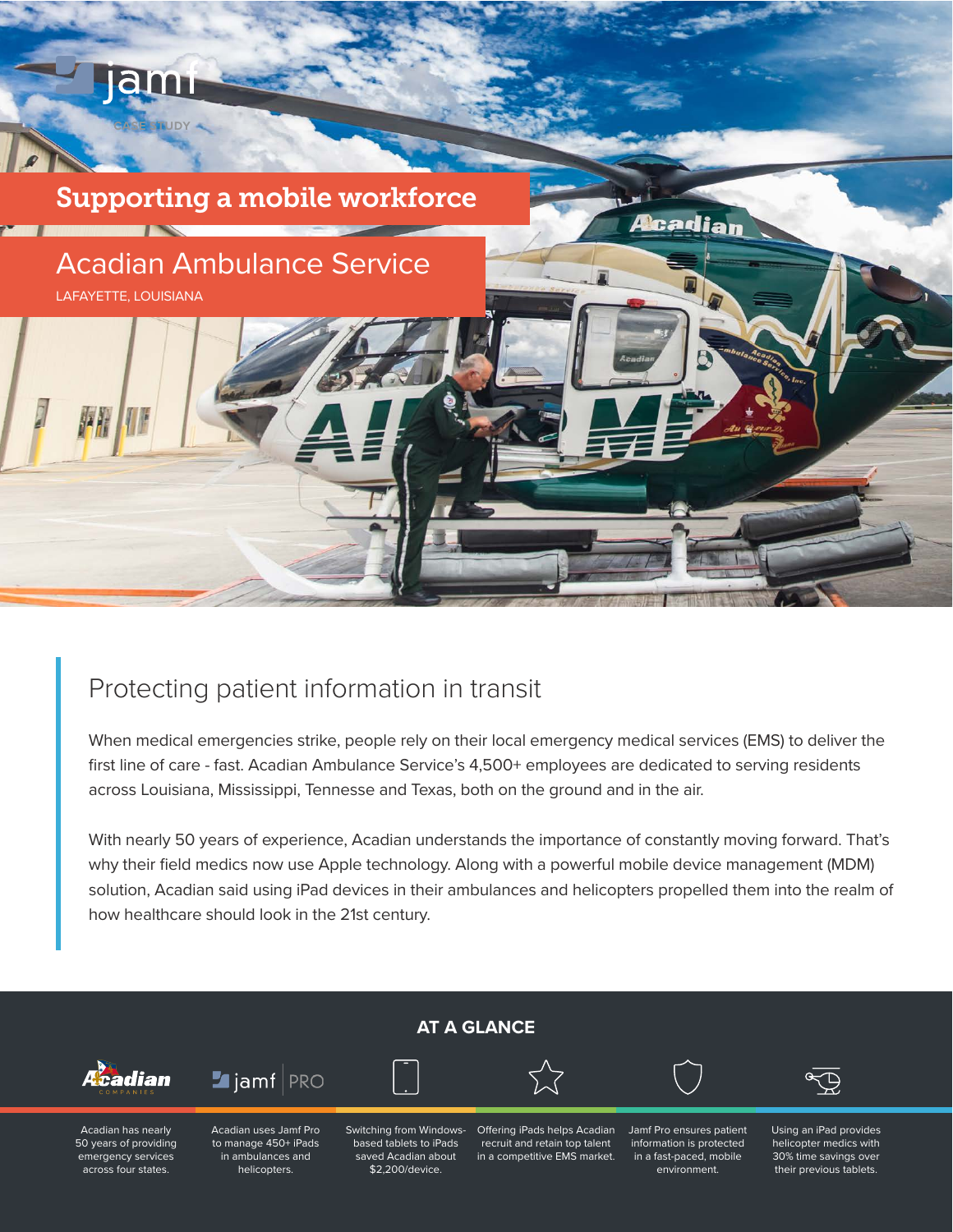

#### **THE UNLIKELY BEGINNINGS OF EMS**

While it's often unsettling to remember healthcare methods of years past, Joey Branton, director of technology, Acadian Ambulance Service, said EMS processes were also worth a cringe. "Prior to the 1970s, a lot of funeral homes did ambulance work," he said. "But they didn't want to be in the ambulance business, and residents didn't want the same people who would take them to the grave taking them to get medical attention."

In 1971, a small group of ex-Vietnam medics began running ambulances for Lafayette and the surrounding area. Thus, Acadian Ambulance Service was born. Over the years, the organization grew and now has more than 2,000 field medics delivering care across 74 counties and parishes in four states.

As the company's expansion continues, Branton said they recognize the importance of continuously innovating and improving in order to meet the needs of their patients. One of the best ways to do so, he said, is through technology. That's why in 2018, Branton's team started working with Apple to purchase iPad devices and enroll in Apple's Device Enrollment Program (now Apple Business Manager).

## **SELECTING THE TOOLS TO STREAMLINE PROCESSES**

"We wanted a one-stop-shop for device, MDM, security, privacy and control," Branton said, explaining that when Apple told him about Jamf's day-zero support of Apple releases, the choice was simple. "I'm in a very dynamic, constantly moving environment," he said. "I can't have an MDM that's one or two days behind an OS update. So Jamf was the perfect choice."

Acadian started with a pilot in one of their districts, and after other areas learned of the shift from their previous Windows-based tablets, which cost approximately \$3,500 each, they wanted to upgrade as well. After switching to iPad devices with ruggedized cases, the cost of each unit dropped to roughly \$1,300 - an exceptional savings for Acadian.

Medics in about 450 Acadian ambulances and seven helicopters now use the iPad devices for mobile point-of-care and data entry into their electronic patient care record (ePCR). Each ambulance has a mobile gateway that serves up LTE connectivity to the cloud using their cellular network. They also have bluetooth and WiFi connectivity, so iPad devices can operate on or offline - an absolute must to accommodate their constantly changing location and environment. Additionally, helicopter devices use an air card, which enables them to maintain constant connection with the Acadian network.

"Any type of new software release can make or break the entire fleet, so the fact that Jamf is on top of it immediately on day zero gives me peace of mind. I don't have to worry about the devices being inoperable when I roll out an update."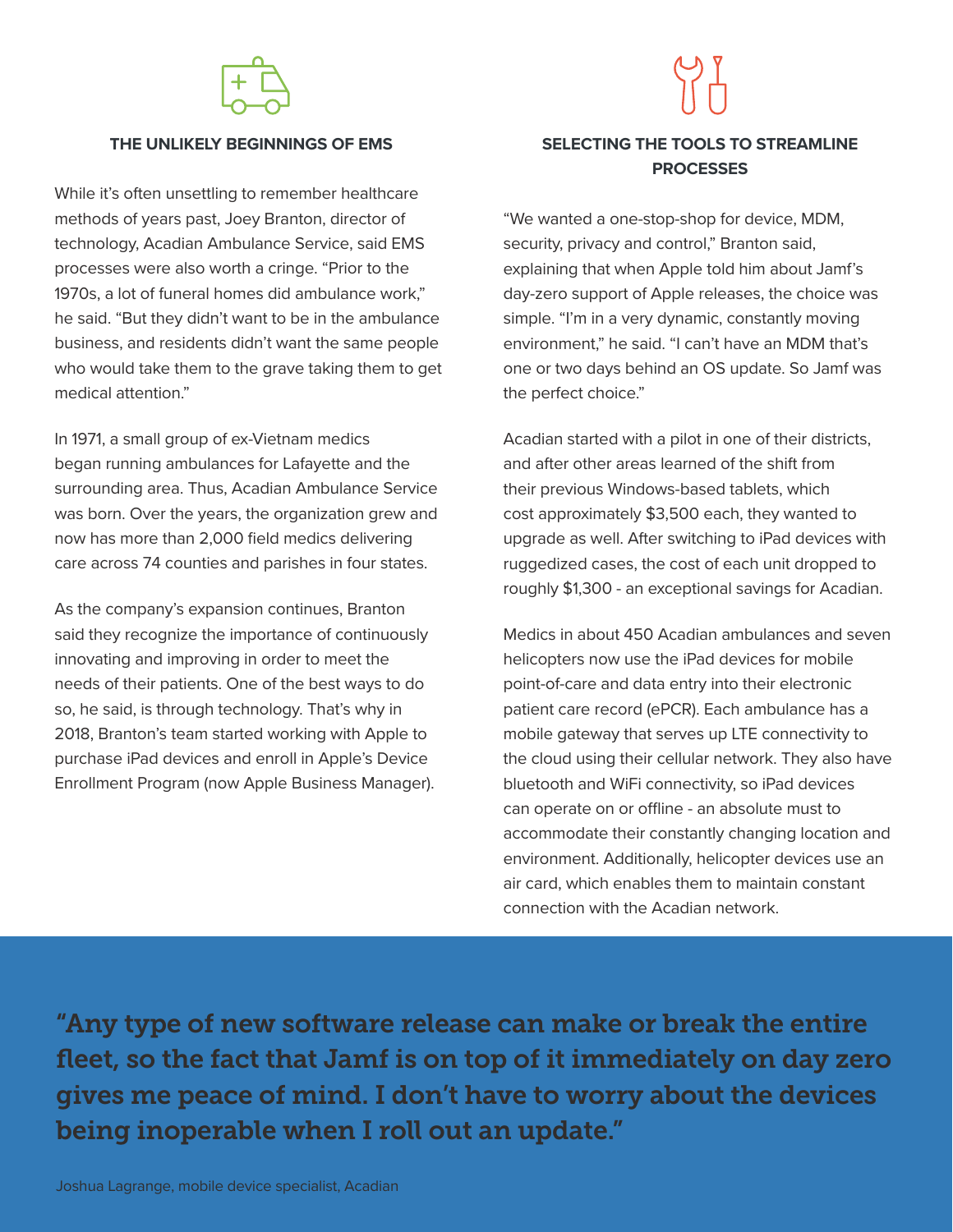



#### **ENSURING QUALITY IN A MOBILE ENVIRONMENT**

In additional to their continuous work within the ePCR, field medics use the iPad devices to access email and reference corporate policies and procedures. Additionally, the dozen+ apps they use for activities, such as finding fuel locations (Fuelman) and accessing their employee benefits while on the move, help employees with both efficiency and productivity.

"From my perspective, our crews' jobs are hard enough," Branton said. "We expect a lot out of them. So from the IT department, the last thing I want to do is give them a device that's more frustrating to them than it is productive. That's why we were very interested in getting into that environment where we had iPads and all the qualities they bring to the experience of our end users."

Richard Pellerin, the ePCR Service Desk Supervisor at Acadian, said he couldn't agree more. He explained that since the company switched from their previous tablets to iPad devices, they also experienced a decrease in support calls. "The calls were different in a way that we knew the combination of the software and the iPad was more reliable," he said. "It was more user friendly, as well as being a more predictable platform."

Working in the healthcare field, predictability isn't something Pellerin said they are willing to leave to chance. He said the stability of the Apple platform, along with the ability to manage the devices remotely through Jamf, has saved the company time while eliminating frustration for the medics. With their previous tablets, for example, he said every time a device broke, they would wait up to two weeks for repairs. Now, thanks to remote management and device durability, that time shrunk to minutes, not days.

While time is highly valued in the EMS industry, so is the ability to protect patient information in a rapidly changing environment. With Apple and Jamf, Acadian is confident they have the market's best solution.

> "We couldn't reliably do business and give our customers faith in the security of their data if we didn't have Apple and Jamf."

> – Richard Pellerin, ePCR service desk supervisor, Acadian Ambulance Service